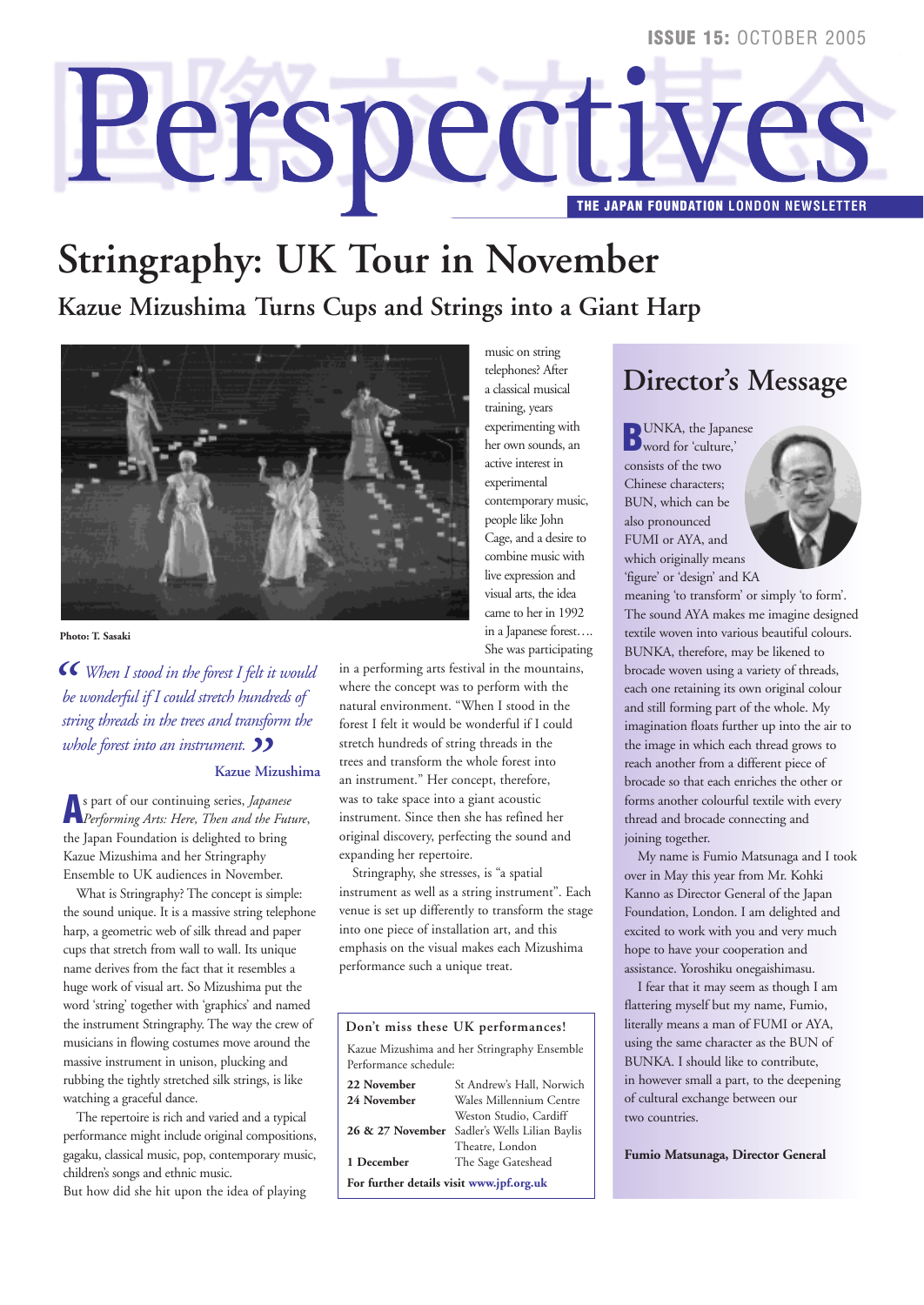## **Book Review Japanese Journeys, Writings and Recollections**

**by Geoffrey Bownas**

#### **Global Oriental; ISBN 1-905246-01-3; 280pp plus 16pp. plate section; £35 (hbk)**

**G**eoffrey Bownas has been in the forefront of Japanese studies in Britain for over fifty years. This has been recognised by the award both of the Japanese Order of the Sacred Treasure and of a British CBE. In Japanese Journeys,



Writings and Recollections, he has created a vivid, anecdotal, often amusing, sometimes moving portrait of his relationship with Japan and the Japanese from 1952 to the present day.

It has been a story not only of an academic relationship (He taught Japanese at Oxford University, then became Sheffield University's Founding Professor of Japanese Studies) but of a close bond with the business world as well.

Geoffrey Bownas was intimately involved with Honda, Toyota, Mitsubishi, and other important concerns. At the same time, he was responsible for many pioneer and radio broadcasts concerning Japanese literature and life. I myself was happy to work with him on both the original version of the Penguin Book of Japanese Verse (1964, and many times reprinted: total sales were over 100,000 copies) and the 1998 up-dated and revised edition, now sadly out of print.

Geoffrey Bownas is full of good stories and, being a Yorkshireman, can be laconic and selfdeflating too. Some of his most fascinating memories are of that strange genius Yukio Mishima, with whom Bownas worked closely

until shortly before Mishima's death.

This book is a most attractive and readable memoir, which should be read by anyone with an interest in Japan. **Anthony Thwaite**

#### **The official launch of the book will take place at the Japan Foundation on 1 November 2005 at 6:30pm at which Professor Bownas will give a talk. All are invited but booking is essential, as seats are limited. To reserve a place, contact info@jpf.org.uk or fax 020-7323-4888, giving your name and those of any guests. Copies of the book will be available for purchase on the night at a reduced price and Professor Bownas will be signing copies before the launch between 6.00 and 6.30 pm and later from 7.45 to 8.30pm.**

## **Book Review The Religious Traditions of Japan 500–1600**

**by Richard Bowring**

**Cambridge University Press 2005; 228 x 152 mm; 463pp; Hardback; 4 line diagrams; 30 half-tones; 11 maps; ISBN-10: 052185119X ISBN-13: 9780521851190; £75.00; Publication: September 2005 University of Cambridge**

**R**ichard Bowring development of Japanese religious thought and practice from the introduction of writing to the point at which medieval attitudes gave way to a



distinctive pre-modern culture.

The resources of art, history, social and intellectual history, as well as doctrine are brought to bear on the subject in order to give as full a picture as possible of the

richness of the Japanese tradition. This is the first book in a Western language to provide an overview of how Buddhism and Shinto interacted in Japanese culture.

- The first Western language book to give an overview of the interaction between Buddhism and Shinto in Japanese culture
- Takes account of the latest scholarship on Japan's religious traditions
- A comprehensive guide to this long and formative period in Japan's religious history

#### **Contents:**

Introduction; Part I. The Arrival of Buddhism and Its Effects (c.538–800): 1. The introduction of Buddhism; 2. Creating a dynasty; 3. Buddhism and the early state; 4. Monuments at Nara; Part II. From Saicho to the Destruction of Todaiji (800–1180): 5. The beginnings of a 'Japanese' Buddhism: Tendai; 6. The beginnings of a 'Japanese' Buddhism: Shingon; 7. Buddhism and the state in Heian Japan; 8. Shrine and state in Heian

Japan; 9. The rise of devotionalism; 10. A time for strife; Part III. From the Destruction of Todaiji to the Fall of Godaigo (1180–1330): 11. For and against exclusive practice of the nenbutsu; 12. Religious culture of the early 'middle ages'; 13. Chan Buddhism; 14. Zen Buddhism; 15. Reform from within and without; 16. The emergence of Shinto; 17. Taking stock; Part IV. From the Fall of Godaigo to the Death of Nobunaga (1330–1582): 18. Two rival courts; Muromachi Zen; 20. The end of the medieval; 21 Appendix: reading Shingon's two mandala.

**The book has been given a grant by the Japan Foundation under its Translation and Publication Support Programme.** 

**For further information, and to order, e-mail tmccluskey@cambridge.org or visit: www.cambridge.org/052185119x**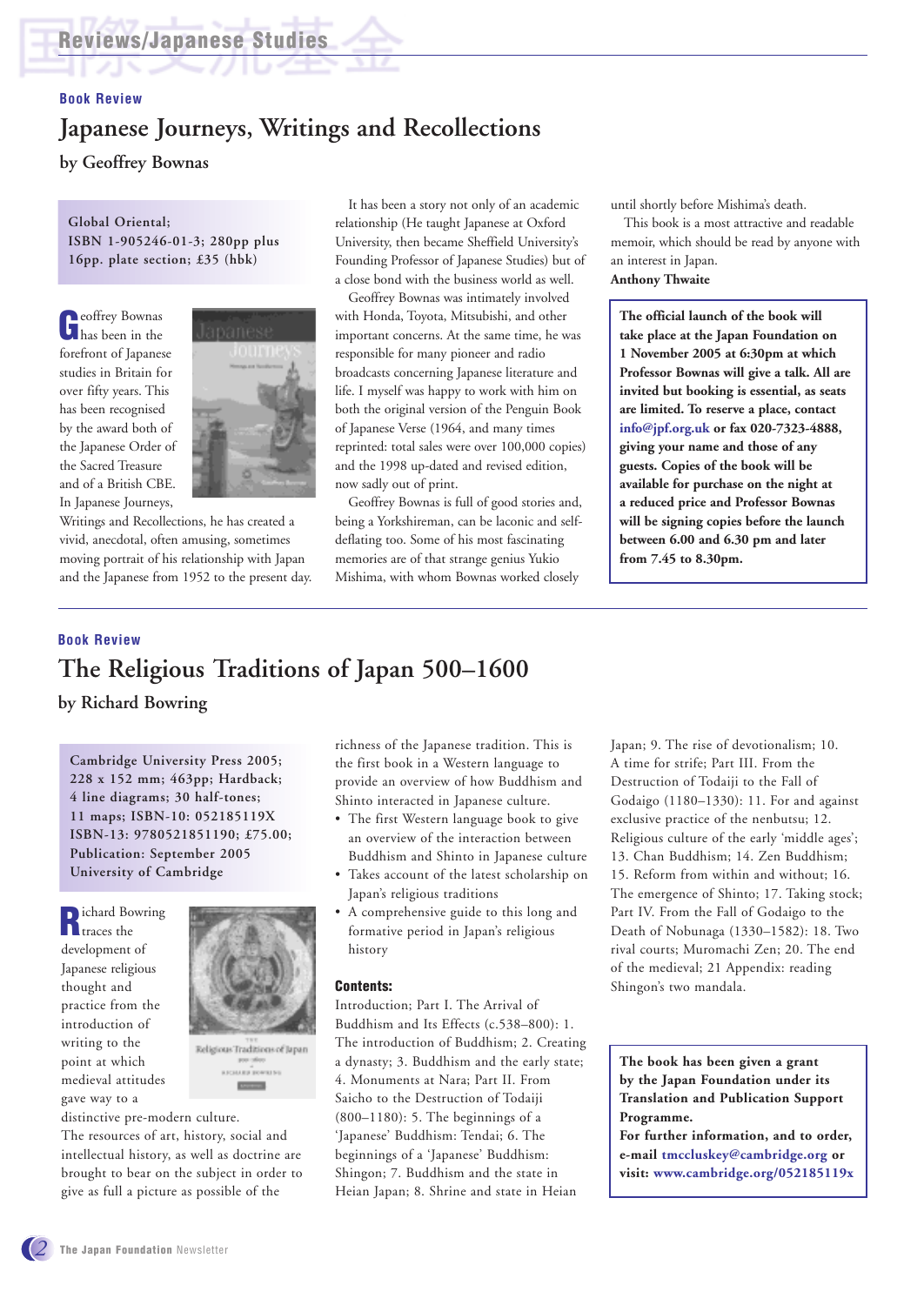#### **Japanese Films Adapted From Manga**

**Following last year's inaugural film season** *Self, Identity and the Outsider in Recent Japanese Film* **and our equally successful programme earlier this year of post –Tarantino generation films** *Japanese Film after Mr Pink*, **the Japan Foundation is now planning a unique presentation of Japanese films that have been adapted from manga. In collaboration with UK professional organisations, it will run from mid January to March 2006 and venues will include Watershed, Bristol, Sheffield's Showroom and London's ICA. The programme will comprise contemporary Japanese films such as:** *Blue* **by Hiroshi Ando (2001);** *My House (Bokunchi)* **by Junji Sakamoto (2003);** *Fancy Dance* **by Masayuki Suo (1989).**



**Fancy Dance by Masayuki Suo, 1989 Kadokawa Pictures, Inc.**

**M** *anga* manifest a huge diversity in both<br>
style and subject matter. From historical dramas and classic literary adaptations to sci-fi epics, instructional "Information Comics" like the 1987 best-seller *Introduction to Modern Economics (Nihon Keizai Nyumon)*, and tales of sports-field heroics, the spectrum of subjects is no smaller than novels or films.

And after all, why should it be? Far from the diverting sketches that occupy newspaper back pages in other countries, *manga* combine the narrative ambition of novels with the pictorial sense of movies. Many of Japan's biggest box-office hits in recent years have their origin on the printed page: the Heian-set period fantasy *Ying-Yang Master (Onmyoji*, 2001); the hyper-kinetic sports comedy *Ping Pong* (2002); and even unlikely offerings like the long-running everyman series *Journal of a Fishing Idiot (Tsuribaka Nisshi*, 1988-2005).

The vogue for live-action adaptations of comic book heroes really picked up in the 70s, with films such as the 6-instalment samurai drama *Lone Wolf and Cub (Kozure Okami*, 1972-74). *Lady Snowblood (Shuriyukihime*, 1973), about a beautiful Meiji-era assassin, was based on a manga serial **continued on next page of the continued on next page of next page** 

from the same artist, Kazuo Koike, and proved a crucial influence on Quentin Tarantino's *Kill Bill*. Major stars like Sonny Chiba played in movies like, *Golgo 13* (1977), a Bondinspired thriller about a vicious hitman. Meanwhile, when in 1979 French director Jacques Demy directed a European

cast in *Lady Oscar*, a lavish historical romp set in the court of Versailles at the time of the French Revolution, who would have ever guessed that its source was Riyoko Ikeda's phenomenally popular serial *The Rose of Versailles (Bersaiyu no Bara)* and that Toho studios was behind the production?

It's no surprise that so many *manga* find themselves immortalized in celluloid. With their lengthy action sequences spread across pages of frames, they are intrinsically cinematic, resembling movie storyboards, but with the advantage of a ready-built audience of fans eager to see how their favourite stories have shaped up under the personal vision of the individual film director. Having similarly evolved to fit in with the same contemporary social issues, interests and tastes as their big screen counterparts, *manga* comics and their adaptations represent a vital part of Japan's cultural landscape.

#### **Jasper Sharp**

For details visit our website **www.jpf.org.uk**

## **Japanese Performing Arts: Here, Then and the Future**

**Arts**

**This 7th event in the Japanese Performing Arts series on 1 September was a seminar exploring the theme,** *Do we need children's shows? Theatre practices for children in Japan and the UK.* **Nicholas Barter, Principal, Royal Academy of Dramatic Art, lead the lively debate between Tony Graham, Unicorn Theatre, Guy Holland, Quicksilver Theatre, Professor Yuriko Kobayashi, Kawamura Gakuen Women's University and Sosuke Komori, Theatre Company En. Children's theatre proved to be an emotive topic with many theatre staff, members of leading cultural/educational agencies and dramatists engaging in a lively two-way discussion with the panelists.**

The title question "Do we need children's shows" raised a few eyebrows among ma shows" raised a few eyebrows among many of the children's theatre professionals in attendance. Certainly it may be true that, as one eminent Japanese playwright suggested, good theatre should theoretically appeal to the whole family. However, Tony Graham stressed from the outset that children are all too often excluded by the very atmosphere of the theatre and that physically bringing children along to the West End can be "drama enough in itself".

If children's shows are needed, how do we make children's theatre sustainable? The challenge seems to be to create theatre to which children can relate. Nicholas Barter, opened the debate by referring to a Japanese production of *King Lear* performed in such a way that each time a character was killed, the performers put on a baseball cap with wings to signify their flying off to heaven. As the cap went on there were shouts of "he's dead, he's dead" engaging the children in the performance. This anecdote highlighted the fact that in producing children's theatre one must think outside conventional boxes. Creative theatre was marvellously illustrated by *The World of Andersen presented by ATOM* introduced by Professor Kobayashi. In this show, Theatrical Company ATOM use inventive techniques such as special sign language, a mixture of dolls,